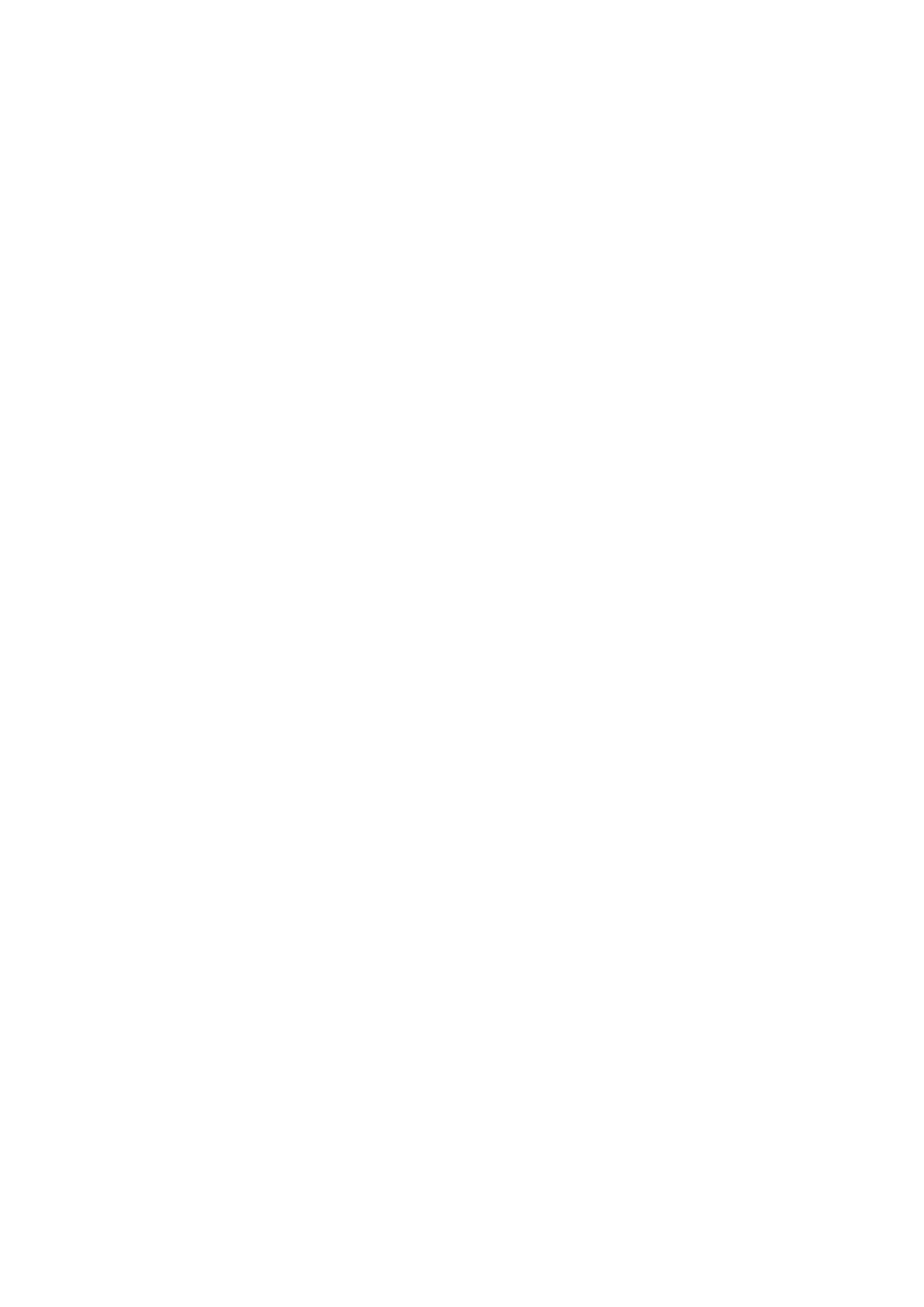# **ANNEX**

# **DRAFT REVISED GUIDELINES FOR DETERMINING MINIMUM PROPULSION POWER TO MAINTAIN THE MANOEUVRABILITY OF SHIPS IN ADVERSE CONDITIONS**

#### **1 Purpose**

1.1 The purpose of these draft revised Guidelines is to assist Administrations and Recognized Organizations (ROs) in verifying that ships, complying with EEDI requirements set out in regulations on Energy Efficiency for Ships, have sufficient propulsion and steering abilities to maintain the manoeuvrability in adverse conditions, as specified in regulation 21.5 in Chapter 4 of MARPOL Annex VI.

## **2 Applicability**

2.1 These Guidelines are applied in the case of all new tankers, bulk carriers and combination carriers, required to comply with regulations on energy efficiency for ships according to regulation 21 of MARPOL Annex VI, with the size of equal to or more than 20,000 DWT, for Phase 2 and after.

2.2 These Guidelines are intended for ships in unrestricted navigation. For other cases, the Administration should determine appropriate Guidelines, taking the operational area and relevant restrictions into account.

## **3 Loading condition**

3.1 These Guidelines are applied in maximum summer load condition.

#### **4 Acceptance criteria and adverse conditions**

4.1 The ship is considered to have sufficient propulsion and steering ability for manoeuvrability in adverse conditions if it satisfies the requirements of sufficient propulsion ability in seaway in accordance with the assessment procedures defined in paragraph 5.

4.2 The wind speed and the significant wave height applied as the adverse conditions are defined as follows:

| Ship's length $L_{\text{pp}}$ (m) | Wind speed (m/s)                                                            | Significant wave height $h_s(m)$ |  |
|-----------------------------------|-----------------------------------------------------------------------------|----------------------------------|--|
| $L_{\rm{op}}$ < 200               | [19.0]                                                                      | [4.5]                            |  |
| $200 \le L_{\text{DD}} \le 250$   | Parameters linearly interpolated according to ship's length L <sub>pp</sub> |                                  |  |
| $\mathsf{L}_{\mathsf{pp}}>250$    | [22.6]                                                                      | [6.0]                            |  |

4.3 The assessment is performed in irregular waves described by the JONSWAP spectrum with the peak parameter 3.3 and cos<sup>2</sup>-directional spreading. The range of peak wave periods T<sub>P</sub> applied in the assessment is from 3.6 $\sqrt{h_s}$  to the greater one of 5.0 $\sqrt{h_s}$  or 12.0 seconds, with the step of peak wave period not exceeding 0.5 seconds.

## **5 Assessment procedures**

5.1 Compliance with the requirements 4.1 to 4.3 can be demonstrated using any of the following two assessment procedures:

- .1 Minimum Power Lines, in accordance with paragraph 6; or
- .2 Minimum Power Assessment, in accordance with paragraph 7.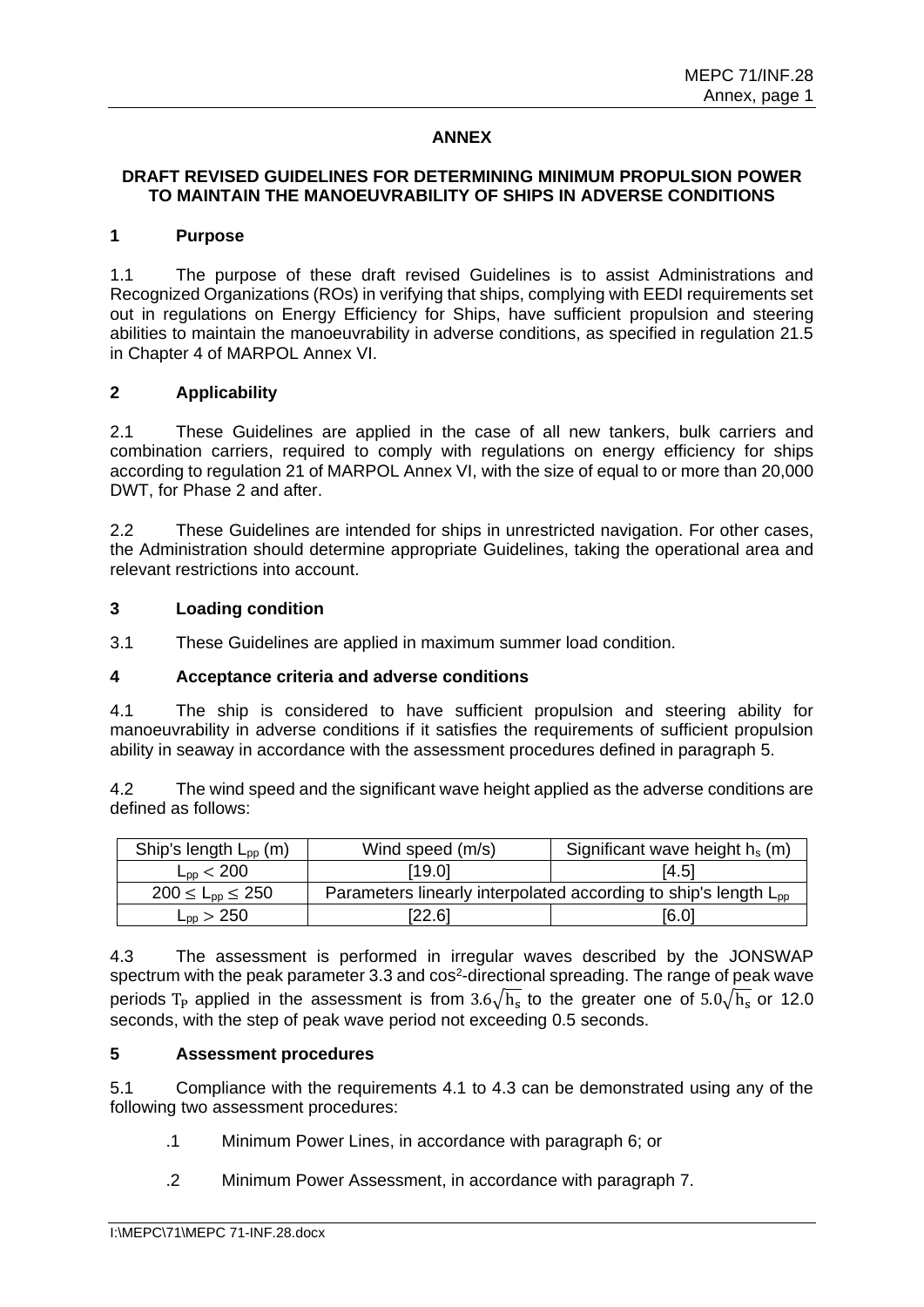## **6 Minimum Power Lines**

6.1 Minimum Power Lines values of total installed MCR, in kW, for different types of ships should be calculated as follows:

Minimum Power Line Value =  $a \times (DWT) + b$ 

where:

DWT is the deadweight of the ship in metric tons; and

a and b are the parameters given in Table 1 for tankers, bulk carriers and combination carriers.

Table 1: Parameters a and b for determination of the minimum power line values

| <b>Ship type</b>                            | а                | b      |
|---------------------------------------------|------------------|--------|
| Bulk carrier which DWT is less than 145,000 | 0.0763           | 3374.3 |
| Bulk carrier which DWT is 145,000 and over  | 0.0490           | 7329.0 |
| Tanker                                      | 0.0652           | 5960.2 |
| <b>Combination carrier</b>                  | see tanker above |        |

6.2 The total installed MCR of all main propulsion engines should not be less than the minimum power line value, where MCR is the value specified on the EIAPP Certificate.

## **7 Minimum Power Assessment**

7.1 Minimum Power Assessment is based on the solution of a one degree-of-freedom manoeuvring equation in longitudinal direction to demonstrate that the ship can move with the speed of [2.0 knots] through water in wind and wave directions from head to 30 degrees off-bow for a situation of weather-vaning. The assessment consists of the following steps:

- .1 calculate the maximum total resistance in the longitudinal ship direction over wind and wave directions from head to 30 degrees off-bow;
- .2 calculate corresponding required brake power and rotation speed of the installed engine, considering the resistance and propulsion characteristics of the ship including appendages; and
- .3 check whether the required brake power does not exceed the maximum available brake power of the installed engine, defined according to the engine manufacturer data at the actual rotation speed of the installed engine.

7.2 The maximum total resistance is defined as sum of the resistance in calm-water at the [2.0 knots] forward speed  $X_s$  and the maximum added resistance in seaway  $X_a$  over wind and wave directions from head to 30 degrees off-bow.

## **8 Requirement**

8.1 To satisfy the requirements of Minimum Power Assessment, the required brake power  $P_B^{\text{req}}$  in the adverse conditions at the forward speed [2.0 knots] through water should not exceed the available brake power of the installed engine  $P_B^{av}$  in the same conditions:

$$
P_B^{req} \leq P_B^{av}
$$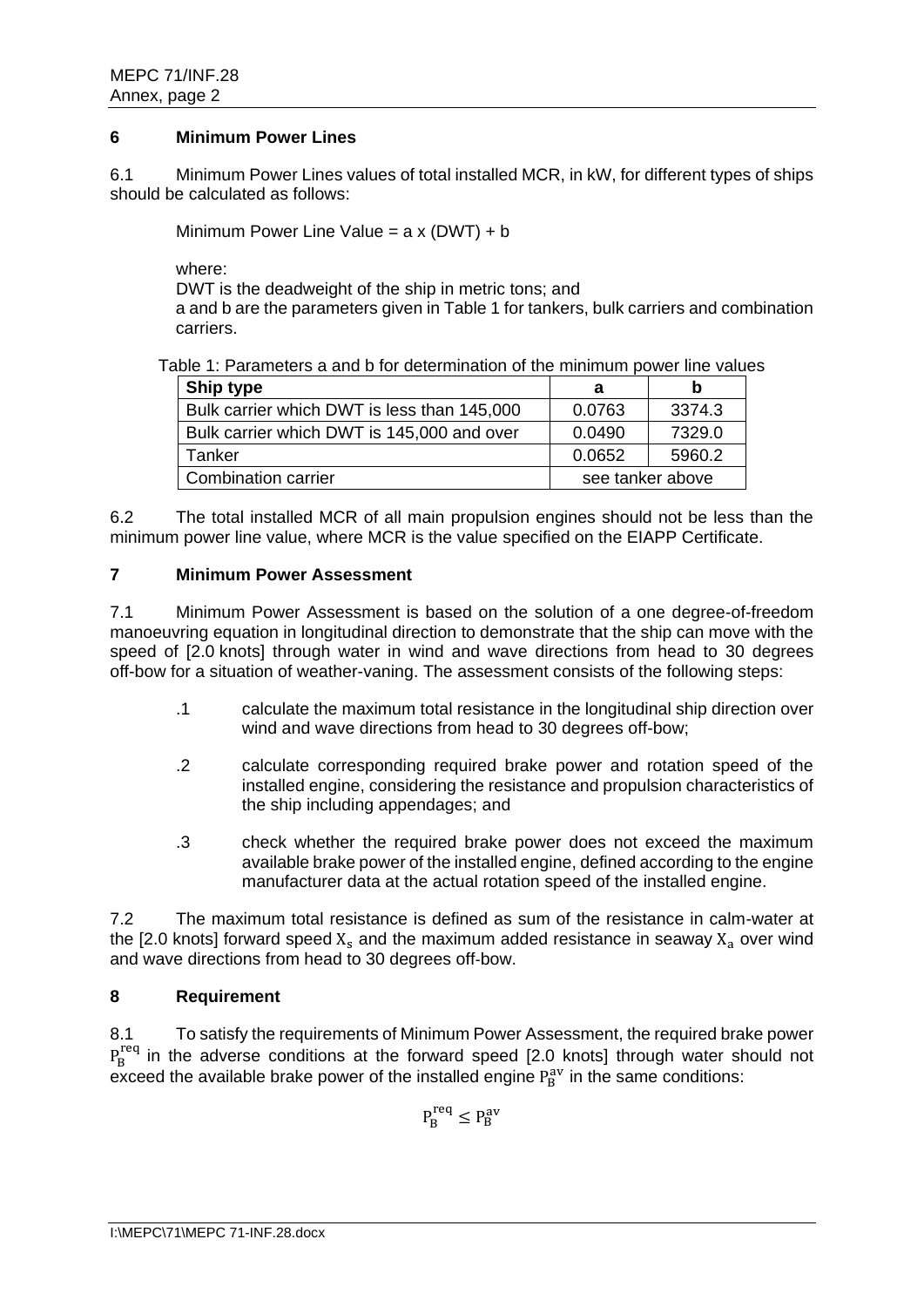8.2 The required brake power  $P_B^{\text{req}}$  is calculated as

$$
P_B^{\text{req}} = \frac{2\pi n_P Q}{\eta_s \eta_g \eta_R}
$$

where

| $n_{P}$ (1/s)  | is the propeller rotation rate in the specified adverse conditions and the<br>specified forward speed;   |
|----------------|----------------------------------------------------------------------------------------------------------|
| O(N·m)         | is the corresponding propeller torque;                                                                   |
| $\eta_{\rm c}$ | is the mechanical transmission efficiency of the propeller shaft,<br>approved for the EEDI verification; |

 $\eta_{\mathfrak{g}}$ is the gear efficiency, approved for the EEDI verification; and

 $\eta_R$  is the relative rotative efficiency.

8.3 The available brake power  $P_B^{av}$  in the adverse conditions at the forward speed is defined as the maximum engine output at the actual rotation speed, taking into account maximum torque limit, surge/air limit and all other relevant limits in accordance with the engine manufacturer's data.

# **9 Definition of propulsion point**

9.1 The propeller rotation rate  $n_P$  and the corresponding propeller advance ratio J in the adverse conditions at the forward speed are defined from the propeller open-water characteristics by solving the following equation:

$$
\frac{K_T}{J^2}=\frac{T}{\rho u_a^2D_P^2}
$$

where

| $K_T$                       | is the thrust coefficient of the propeller, defined from the propeller<br>open-water characteristics; |
|-----------------------------|-------------------------------------------------------------------------------------------------------|
| T(N)                        | is the required propeller thrust;                                                                     |
| $\rho$ (kg/m <sup>3</sup> ) | is the sea water density, $\rho = 1025 \text{ kg/m}^3$ ;                                              |
| $u_a$ (m/s)                 | is the propeller advance speed; and                                                                   |
| $D_{\rm p}$ (m)             | is the propeller diameter.                                                                            |

9.2 The corresponding torque of the propeller is calculated as

$$
Q = K_Q \rho n_P^2 D_P^5
$$

where

 $K<sub>0</sub>$  is the torque coefficient of the propeller, defined from the propeller open-water characteristics.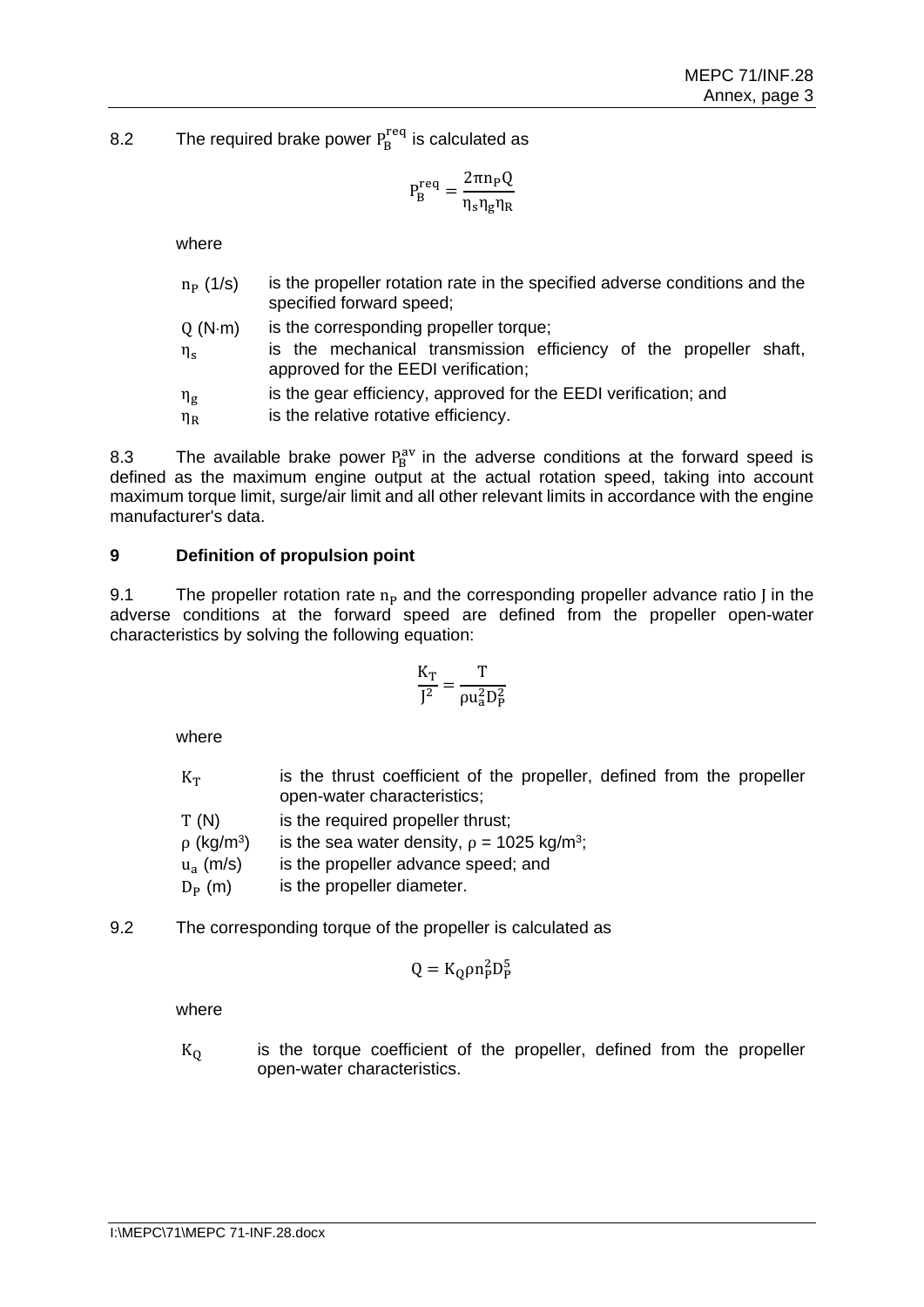9.3 The propeller advance speed  $u_a$  is calculated as:

$$
u_a = U(1 - w)
$$

where

| U (m/s) | is the forward speed [2.0 knots] through water; and |
|---------|-----------------------------------------------------|
| w       | is the wake fraction.                               |

# **10 Definition of required propeller thrust**

10.1 The required propeller thrust T is defined from the equation

$$
T = \frac{X_s + X_a}{1 - t}
$$

where

- $X_s(N)$ is the resistance in calm-water at the forward speed including resistance due to appendages;
- $X_a(N)$ (N) is the maximum added resistance in seaway  $X_a$ ; and
- t is the thrust deduction taking into account suction force on the ship hull due to propeller thrust.

## **11 Definition of calm water characteristics**

11.1 The calm-water characteristics used for the assessment, such as calm-water resistance, self-propulsion factors and propeller open-water characteristics, are defined by the methods approved for EEDI verification, including:

.1 the calm-water resistance  $X_s$ , defined from the following equation:

$$
X_s = (1 + k)C_F \frac{1}{2} \rho S U^2
$$

where k is the form factor,  $C_F$  is the frictional resistance coefficient,  $\rho$  is sea water density,  $\rho = 1025 \text{ kg/m}^3$ , S is the wetted surface area of the hull and the appendages and U is the forward speed;

- .2 the propeller thrust deduction  $t$ , wake fraction  $w$  and relative rotative efficiency  $\eta_R$ ; and
- .3 the propeller open-water characteristics  $K_T(J)$  and  $K_Q(J)$ .

## **12 Definition of added resistance**

12.1 The maximum added resistance in seaway  $X_a$  is defined as sum of maximum added resistance due to wind  $X_w$ , maximum added resistance due to waves  $X_d$  and maximum added rudder resistance due to manoeuvring in seaway  $X<sub>r</sub>$  over wind and wave directions from head to 30 degrees off-bow.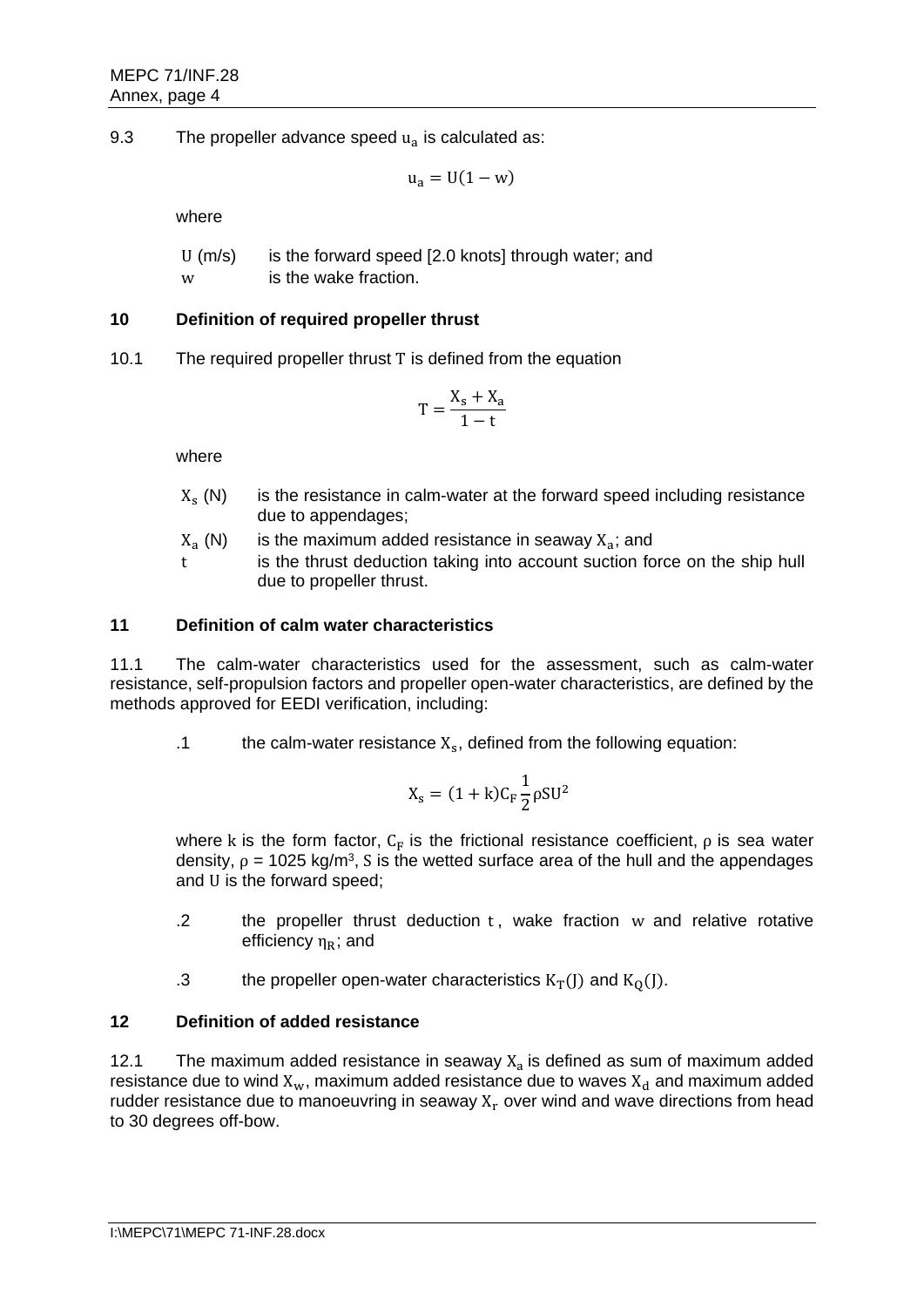#### **13 Definition of wind resistance**

13.1 The maximum added resistance due to wind  $X_w$  is calculated as

$$
X_{\rm w}=0.5X_{\rm w}'(\epsilon)\rho_{\rm a}v_{\rm wr}^2A_{\rm F}
$$

where

| $X_{w}^{\prime}(\epsilon)$    | is the non-dimensional aerodynamic resistance coefficient;                             |
|-------------------------------|----------------------------------------------------------------------------------------|
| $\epsilon$ (degree)           | is the apparent wind angle;                                                            |
| $\rho_a$ (kg/m <sup>3</sup> ) | is the air density, $\rho_a = 1.2 \text{ kg/m}^3$ ;                                    |
| $v_{\rm wr}$ (m/s)            | is the relative wind speed, $v_{wr} = U + v_w \cos \mu$ ;                              |
| $v_w$ (m/s)                   | is the absolute wind speed, defined by the adverse conditions in<br>paragraph 4.2; and |
| $A_F$ (m <sup>2</sup> )       | is the frontal windage area of the hull and superstructure.                            |

13.2 The maximum added resistance due to wind  $X_w$  is defined as maximum over wind directions from head  $\epsilon = 0$  to 30 degrees off-bow  $\epsilon = 30$ .

13.3 The non-dimensional aerodynamic resistance coefficient  $X'_w$  is defined from wind tunnel tests or equivalent methods verified by the Administrations or the Recognised Organisations. Alternatively, it can be assumed with  $X'_w = 1.1$ , as the maximum over wind directions from head to 30 degrees off-bow. If deck cranes are installed in the ship and the lateral projected area of the deck cranes is equal to or exceeds 10% of the total lateral projected area above the waterline of the ship,  $X'_w = 1.4$  should be assumed instead of  $X'_w = 1.1$ .

#### **14 Definition of added resistance due to waves**

- 14.1 The maximum added resistance due to waves  $X_d$  is defined in accordance with either
	- .1 expression

$$
X_{d} = 1336(5.3 + U) \left(\frac{B \cdot d}{L_{PP}}\right)^{0.75} \cdot h_{s}^{2}
$$

where

| $L_{\rm PP}$ (m) | is the length of the ship between perpendiculars;              |
|------------------|----------------------------------------------------------------|
| B                | is the breadth of the ship;                                    |
| d                | is the draft at the specified condition of loading; and        |
| $hs$ (m)         | is the significant wave height, defined according to paragraph |

This expression defines the maximum added resistance over wave directions from head to 30 degrees off-bow.

.2 or spectral method

$$
X_d = 2\int_0^\infty \int_0^{2\pi} \! \frac{X_d(U,\mu',\omega')}{A^2} S_{\varsigma\varsigma}(\omega') D(\mu-\mu')\,d\omega'\,d\mu'
$$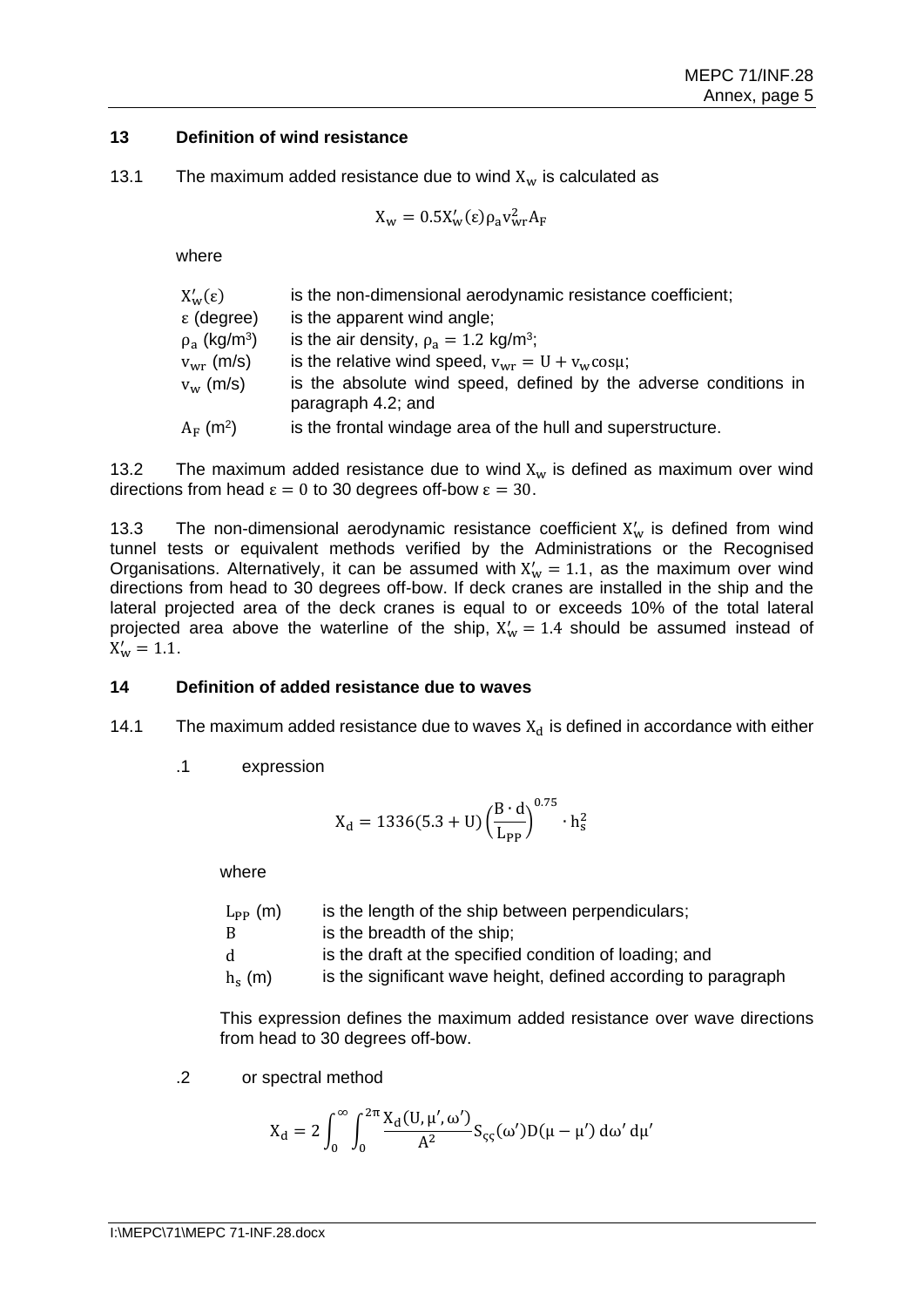| where                                 |                                                                                                                                       |
|---------------------------------------|---------------------------------------------------------------------------------------------------------------------------------------|
| $\frac{X_d}{4^2}$ (N/m <sup>2</sup> ) | is the quadratic transfer function of the added resistance in<br>regular waves and A is the wave amplitude;                           |
| $S_{cc}(\omega')$                     | is the seaway spectrum specified as JONSWAP spectrum with<br>the peak parameter 3.3;                                                  |
| $D(\mu - \mu')$                       | is the spreading function of wave energy with respect to mean<br>wave direction specified as cos <sup>2</sup> -directional spreading; |
| $\omega'$ (rad/s)                     | is the wave frequency of component;                                                                                                   |
| $\mu$ (rad)                           | is the encountered angle between ship and wave; and                                                                                   |
| $\mu'$ (rad)                          | is the direction of the wave component.                                                                                               |

14.2 The maximum added resistance due to waves  $X_d$  is defined as maximum over wave directions from head  $\mu = 0$  to 30 degrees off-bow  $\mu = 30$ .

14.3 The added resistance in short-crested irregular head waves may be regarded as the maximum added resistance over wave directions from head to 30 degrees off-bow, because in short-crested waves, the maximum added resistance over wave directions from head waves to 30 degrees off-bow occurs in head waves.

14.4 The spreading function  $D(\mu - \mu')$  is defined as cos<sup>2</sup>-directional spreading as shown in paragraph 4.3. Alternatively, long-crested seaway may be assumed with  $D(\mu - \mu') = 1$ ; in this case, the maximum added resistance due to waves  $X_d$  can be determined by multiplying the added resistance in long-crested irregular head waves by the correction factor 1.3, to consider that maximum of the added resistance in long-crested waves does not always correspond to head wave direction.

14.5 The quadratic transfer functions of added resistance in regular waves  $\frac{x_d}{A^2}$  are defined from seakeeping tests or equivalent methods verified by the Administrations or the Recognised Organisations. Alternatively, the semi-empirical method specified in appendix of this document can be used.

## **15 Definition of added rudder resistance due to manoeuvring in seaway**

15.1 The maximum additional rudder resistance due to manoeuvring in seaway  $X_r$  may be calculated for practicality in a simplified way as

 $X_r = 0.03 \cdot T$ , where T is the propeller thrust.

\*\*\*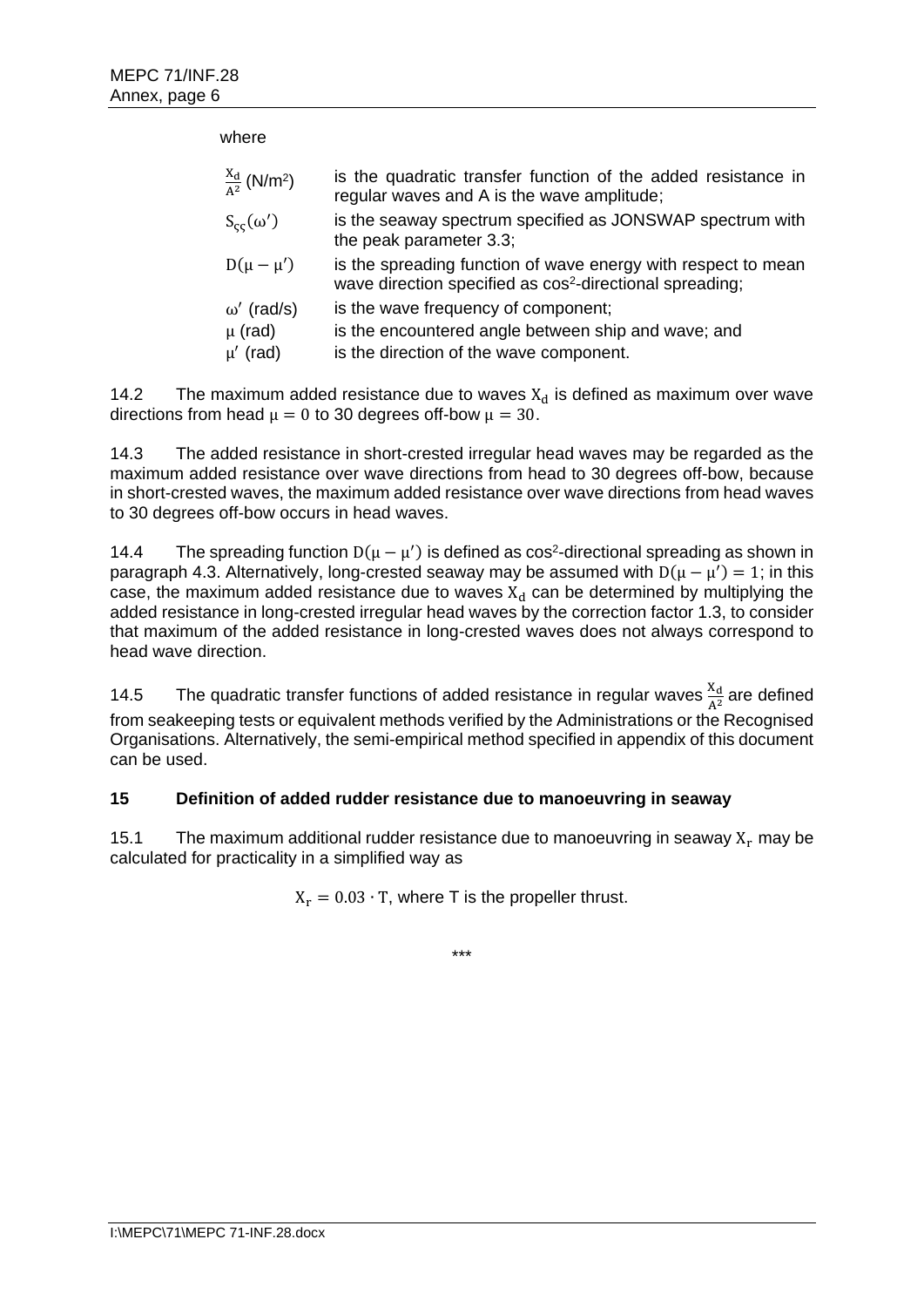#### **APPENDIX**

#### **SEMI-EMPIRICAL METHOD FOR QUADRATIC TRANSFER FUNCTIONS OF ADDED RESISTANCE IN REGULAR WAVES**

The method for the calculation of the quadratic transfer functions of added resistance given in this appendix can be applied to wave directions from head to beam. Therefore, this method can be used for obtaining the added resistance in short-crested irregular waves of the head mean wave direction.

The quadratic transfer functions of added resistance in regular head to beam waves  $X'_d = \frac{X_d}{\Delta^2}$  $\frac{\Delta d}{A^2}$ , N/m<sup>2</sup> , can be calculated as a sum

$$
X'_d = X'_{dM} + X'_{dR}
$$

of  $X'_{dM}$ , the component of added resistance due to motion (radiation) effect, and  $X'_{dR}$ , the component of added resistance due to reflection (diffraction) effect in regular waves.

The expression of  $X'_{dM}$  is given as follows:

$$
X'_{\rm dM} = 4\rho g \frac{B^2}{L_{pp}} a_1 a_2 \overline{\omega}^{b_1} e^{\frac{b_1}{d_1}(1 - \overline{\omega}^{d_1})}
$$

where

$$
\overline{\omega} = \begin{cases} 2.142 \sqrt[3]{k_{yy}} \sqrt{\frac{L_{pp}}{\lambda}} \left[ 1 - \frac{0.111}{C_B} \left( \ln \frac{B}{d} - \ln 2.75 \right) \right] \frac{(2 - \cos \beta)}{3} (Fr + 0.62) & \text{for } Fr < 0.1 \\ 2.142 \sqrt[3]{k_{yy}} \sqrt{\frac{L_{pp}}{\lambda}} \left[ 1 - \frac{0.111}{C_B} \left( \ln \frac{B}{d} - \ln 2.75 \right) \right] \frac{(2 - \cos \beta)}{3} Fr^{0.143} & \text{for } Fr \ge 0.1 \end{cases}
$$

$$
a_1 = 60.3 \, \mathcal{C}_B^{1.34} \left(4 \, \mathrm{kyy}\right)^2 \left(\frac{0.87}{\mathcal{C}_B}\right)^{-(1+\mathrm{Fr}) \cos \beta} \left(\ln \frac{B}{d}\right)^{-1} \frac{(1 - 2 \cos \beta)}{3} \quad \text{for } \frac{\pi}{2} \le \beta \le \pi
$$
\n
$$
a_2 = \begin{cases} 0.0072 + 0.1676Fr & \text{for } Fr < 0.12\\ Fr^{1.5} \exp(-3.5Fr) & \text{for } Fr \ge 0.12 \end{cases}
$$

for 
$$
C_B > 0.75
$$
  
\n
$$
b_1 =\begin{cases}\n11.0 & \text{for } \overline{\omega} < 1 \\
-8.5 & \text{elsewhere}\n\end{cases}
$$
\n
$$
d_1 =\begin{cases}\n566 \left(\frac{L_{PP}}{B}\right)^{-2.66} & \text{for } \overline{\omega} < 1 \\
-566 \left(\frac{L_{PP}}{B}\right)^{-2.66}\n\end{cases}
$$
\nfor  $\overline{\omega} < 1$  and  $d_1 =\begin{cases}\n14.0 & \text{for } \overline{\omega} < 1 \\
-566 \left(\frac{L_{PP}}{B}\right)^{-2.66}\n\end{cases}$ \n
$$
d_1 =\begin{cases}\n14.0 & \text{for } \overline{\omega} < 1 \\
-566 \left(\frac{L_{PP}}{B}\right)^{-2.66}\n\end{cases}
$$
\n
$$
d_2 =\begin{cases}\n14.0 & \text{for } \overline{\omega} < 1 \\
-566 \left(\frac{L_{PP}}{B}\right)^{-2.66}\n\end{cases}
$$
\n
$$
d_3 =\begin{cases}\n14.0 & \text{for } \overline{\omega} < 1 \\
-566 \left(\frac{L_{PP}}{B}\right)^{-2.66}\n\end{cases}
$$
\n
$$
d_4 =\begin{cases}\n14.0 & \text{for } \overline{\omega} < 1 \\
-566 \left(\frac{L_{PP}}{B}\right)^{-2.66}\n\end{cases}
$$

where

| $β = π - μ$   | is the wave direction, $\beta = \pi$ means head seas; |
|---------------|-------------------------------------------------------|
| λ (m)         | is the length of the incident wave;                   |
| B(m)          | is the beam of the ship;                              |
| d (m)         | is the draft of the ship; and                         |
| $\rm{k_{yy}}$ | is the non-dimensional radius of gyration of pitch.   |
|               |                                                       |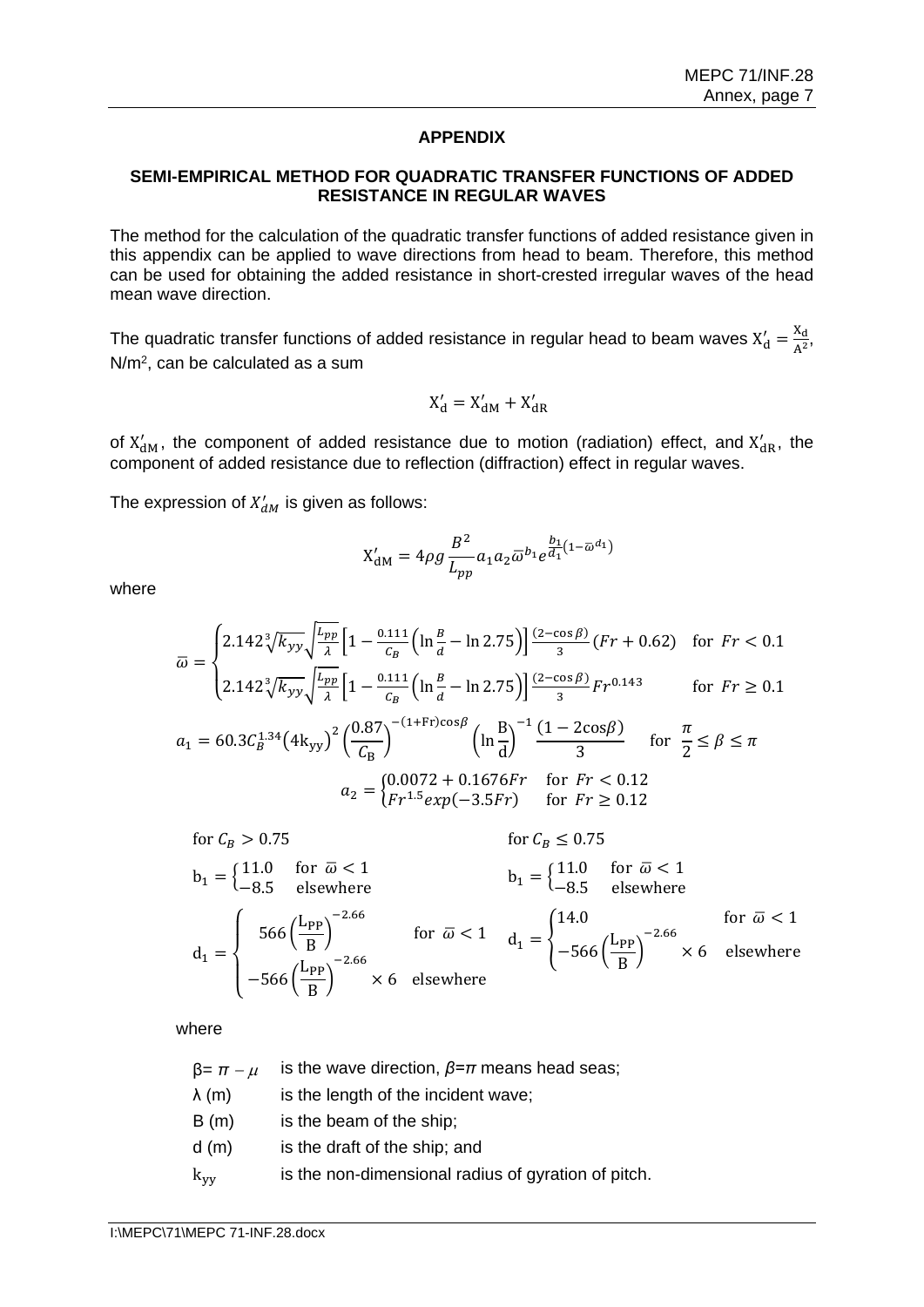The expression of  $\rm X_{dR}^{'}$  is given as follows: ′

$$
X_{\text{dR}}^{'}=\sum_{i=1}^{4}X_{\text{dR}}^{'\phantom{'},i}
$$

where

 $X^{'}_{\mathrm{dR}}$  is the added resistance due to reflection/diffraction effect of the  $\,S_{i}$ waterline ′ segment, as shown in Figure 1.



Figure 1: Sketch of the waterline profile of a ship and related definitions

when 
$$
E_1 \le \beta \le \pi
$$
  
\n
$$
X'_{dR}^{-1} = \frac{2.25}{4} \rho g B \alpha_{d^*} \left\{ \sin^2(E_1 - \beta) + \frac{2\omega_0 U}{g} \left[ \cos E_1 \cos(E_1 - \beta) - \cos \beta \right] \right\} \left( \frac{0.87}{C_B} \right)^{(1+4\sqrt{Fr})f(\beta)}
$$
\nwhen  $\pi$ - $E_1 \le \beta \le \pi$   
\n
$$
X'_{dR}^{-2} = \frac{2.25}{4} \rho g B \alpha_{d^*} \left\{ \sin^2(E_1 + \beta) + \frac{2\omega_0 U}{g} \left[ \cos E_1 \cos(E_1 + \beta) - \cos \beta \right] \right\} \left( \frac{0.87}{C_B} \right)^{(1+4\sqrt{Fr})f(\beta)}
$$
\nwhen  $0 \le \beta \le \pi$ - $E_2$   
\n
$$
X'_{dR}^{-3} = -\frac{2.25}{4} \rho g B \alpha_{d^*} \left\{ \sin^2(E_2 + \beta) + \frac{2\omega_0 U}{g} \left[ \cos E_2 \cos(E_2 + \beta) - \cos \beta \right] \right\}
$$
\nwhen  $0 \le \beta \le E_2$   
\n
$$
X'_{dR}^{-4} = -\frac{2.25}{4} \rho g B \alpha_{d^*} \left\{ \sin^2(E_2 - \beta) + \frac{2\omega_0 U}{g} \left[ \cos E_2 \cos(E_2 - \beta) - \cos \beta \right] \right\}
$$

where

 $\omega_0$  is the frequency of the incident wave;  $\alpha_{d^*}$ is the draft coefficient, calculated as

$$
\alpha_{d^*} = \begin{cases} 0 & \text{for } \frac{\lambda}{\text{L}_{\text{pp}}} > 2.5 \\ 1 - \exp\left[-4\pi \left(\frac{d^*}{\lambda} - \frac{d^*}{2.5L_{pp}}\right)\right] & \text{for } \frac{\lambda}{\text{L}_{\text{pp}}} \le 2.5 \end{cases}
$$

where for  $S_1$  and  $S_2$  segments

$$
d^*=d
$$